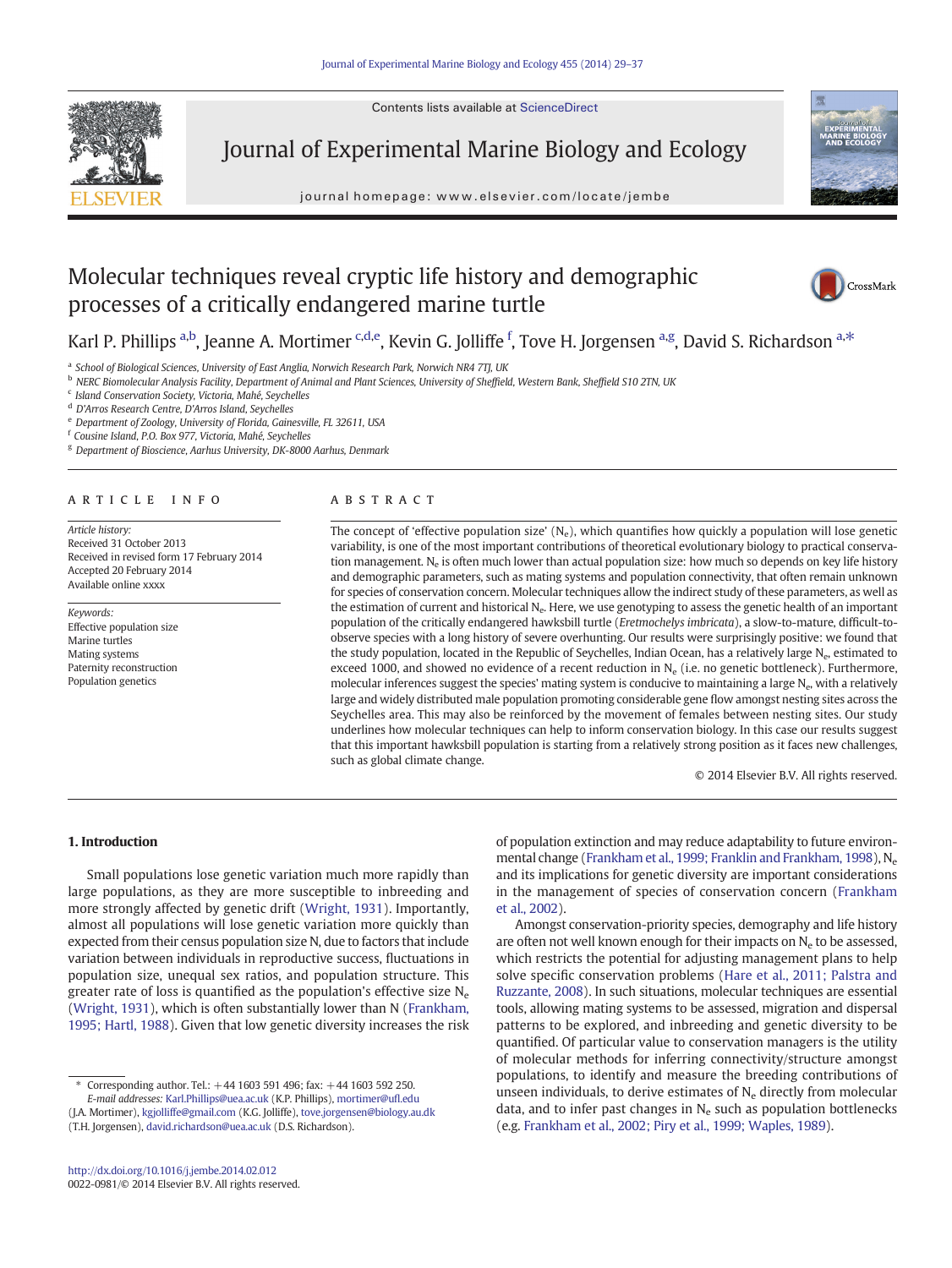Population declines driven by overhunting, habitat loss, and other anthropogenic factors have made marine turtles a global conservation priority ([Wallace et al., 2011\)](#page-8-0). However, little is known about  $N_e$  in most populations of these taxa, or about how  $N_e$  might relate to census counts. This makes it difficult to quantify loss of genetic variation, or assess how low levels of variation may slow population recovery and reduce adaptability to future perturbations such as global climate change (see [Hawkes et al., 2009; Wright et al., 2012b\)](#page-7-0). To estimate Ne and adjust conservation management accordingly, we require more information about specific key life history and demographic parameters than is currently available for many marine turtle populations. For example, male reproductive skew is a key parameter influencing effective population size, with  $N_e$  being larger the more evenly reproduction is distributed amongst males within the population ([Hartl, 1988\)](#page-7-0). In marine turtles, the vast majority of paternity studies have focused on data from a single nesting season (but see [Lasala et al., 2013; Wright](#page-7-0) [et al., 2012a](#page-7-0)), but accurate assessment of skew in such long-lived species requires assessing paternity across years. If the same set of males sires the offspring of a given nesting site across years, skew will be higher and  $N_e$  lower than if the number/local turnover of males is greater. Furthermore, the ability to estimate  $N_e$  directly from molecular data (e.g. [Wang, 2009; Waples, 1989](#page-8-0)), and to use these data to infer past changes to  $N_e$  (e.g. [Garza and Williamson, 2001; Piry et al., 1999\)](#page-7-0), have rarely been applied to marine turtles (but see [Rivalan et al., 2006;](#page-8-0) [Theissinger et al., 2009\)](#page-8-0).

The hawksbill turtle (Eretmochelys imbricata) occurs throughout the world's tropical oceans, and is IUCN-listed as critically endangered following substantial population declines driven by anthropogenic factors ([Mortimer and Donnelly, 2008\)](#page-8-0). Many aspects of the hawksbill's life history are poorly known, and most published genetic work involves hawksbill populations in the Caribbean ([Blumenthal et al., 2009; Bowen](#page-7-0) [et al., 2007\)](#page-7-0). In the Indo-Pacific, little is known about the distribution of genetic variation beyond the existence of broad-scale structure between several major rookeries [\(Vargas et al., 2013\)](#page-8-0), and gene flow between both juveniles and nesting females of two of the region's most important populations, those of Seychelles and Chagos ([Mortimer and](#page-8-0) [Broderick, 1999; Sheppard et al., 2012\)](#page-8-0). However, a study of mating systems based on one year's data from hawksbills in the Republic of Seychelles indicated that the number of males in this population was large, based on evidence that the majority of females were fertilised by a single male each but that no male fertilised more than one female [\(Phillips et al., 2013](#page-8-0)). Here, we use a four-year dataset from the same population to quantify  $N_e$  and compare it to census data, to test for changes in  $N_e$  in the recent past that might indicate genetic effects of population declines, and to assess key processes affecting  $N_e$ , such as dispersal and between-year patterns of parentage. Using samples collected from nesting beaches spanning several hundred kilometres across Seychelles, we also assess population genetic structure and consider the implications of our results for  $N_e$  and for ongoing hawksbill conservation management in the region. Our results help us move towards a fuller understanding of demographic and life history parameters in a species that is inherently difficult to study, and reiterate the value of molecular techniques to conservation biologists.

#### 2. Methods

#### 2.1. Field sampling

Tissue samples were collected from female hawksbills and ca 20 hatchlings per nest on Cousine Island (04°21′S, 55°38′E), Republic of Seychelles, over four nesting seasons (Sep–Apr) spanning Sep 2007– Apr 2011. For a full field protocol as used on Cousine, see [Phillips et al.](#page-8-0) [\(2013\)](#page-8-0). Over the first three years, sampling of females and nests was near exhaustive. In 2010/11, samples were only collected from previously unsampled adult females, and from hatchlings from the nests of

females observed on Cousine in any of the three previous seasons of the study.

For analysis of population structure, tissue samples were collected in the 2010/11 and 2011/12 seasons from females nesting on additional islands across the Seychelles [\(Fig. 1\)](#page-2-0): in the Granitic Seychelles (the region that includes Cousine; [Fig. 1C](#page-2-0)), from Frégate (04°35′S, 55°57′E) and North Islands (04°24′S, 55°15′E); and in the Amirantes (the outer coralline islands; [Fig. 1B](#page-2-0)), from D'Arros/St. Joseph (05°25′S, 53°19′E), Desroches (05°42′S, 53°40′E), and Alphonse/St. François (07°04′S, 52°44′E). Additionally, a small number of juvenile hawksbills were hand-captured and sampled in the waters around Aldabra Atoll (09°26′S, 46°23′E). These samples were collected by removing a small section of tissue from the trailing edge of a flipper with a sterile scalpel, ideally during nesting for adult females. On captive turtles, no long-term harm has been detected from comparable tissue sampling ([Bjorndal](#page-7-0) [et al., 2010](#page-7-0)).

#### 2.2. Molecular analysis

Following DNA extraction (ammonium acetate method; [Nicholls](#page-8-0) [et al., 2000](#page-8-0)), individuals were genotyped at 32 microsatellite loci in three polymerase chain reaction multiplexes, as described in [Phillips](#page-8-0) [et al. \(2013\)](#page-8-0). An individual's genotype for a given multiplex was not used in downstream analyses if more than four loci (out of the 10–11 loci) from that multiplex failed to amplify, and individuals were removed entirely if two multiplexes were discounted, or if more than ten loci failed in total. Where possible, we genotyped at least 20 offspring per female from the 2007/08 and 2008/09 seasons. Time and cost constraints meant that we were unable to do this for 2009/10: instead, we genotyped 3 offspring from every female, and an additional 10–12 offspring from a subsample of 20 families.

#### 2.3. Parentage assessment and reconstruction of male genotypes

After checking estimated null allele frequencies (CERVUS 3.0; [Marshall et al., 1998\)](#page-8-0) and assumptions of Hardy–Weinberg and linkage equilibria (GENEPOP 4.2; [Raymond and Rousset, 1995; Rousset, 2008\)](#page-8-0), parentage analysis was conducted on the entire Cousine dataset using COLONY 2.0 ([Wang and Santure, 2009](#page-8-0)). This programme uses a maximum likelihood method to group offspring into full- and half-sib clusters, assign parentage, and reconstruct the genotypes of unsampled parents. COLONY was provided with per-locus estimates of genotyping error [\(Phillips et al., 2013\)](#page-8-0) and allowed to update allele frequencies during the analysis.We ran the programme with three different random number seeds, with each run of 'medium' length and 'medium' precision. COLONY reconstructs the genotypes of unsampled parents on a locus-by-locus basis and provides a confidence value for each reconstruction. When assembling these into multilocus male genotypes, we only incorporated single-locus genotypes with confidence of  $\geq$ 0.90, and only used multilocus genotypes in downstream analyses if they contained  $\geq$  29/32 loci and were reconstructed from  $\geq$  10 offspring (see [Phillips et al., 2013](#page-8-0)).

The programme COANCESTRY 1.0 [\(Wang, 2011\)](#page-8-0) was used to screen the data for related adults prior to running any subsequent analyses, as some population genetics and  $N_e$  estimation methods can be adversely affected by the presence of close kin. Allele frequencies for use in COANCESTRY were obtained from three runs of COLONY on the entire dataset, with all adult females as candidate mothers and the Aldabra juveniles as offspring.

#### 2.4. Population structure

Pairwise  $F_{ST}$  values and absolute number of migrants exchanged (M; [Slatkin, 1991](#page-8-0)) were computed between all population pairs in ARLEQUIN 3.5 (Excoffi[er et al., 2005](#page-7-0)). The inbreeding coefficient  $F_{IS}$ [\(Wright, 1965\)](#page-8-0) was also computed for each population. Male genotypes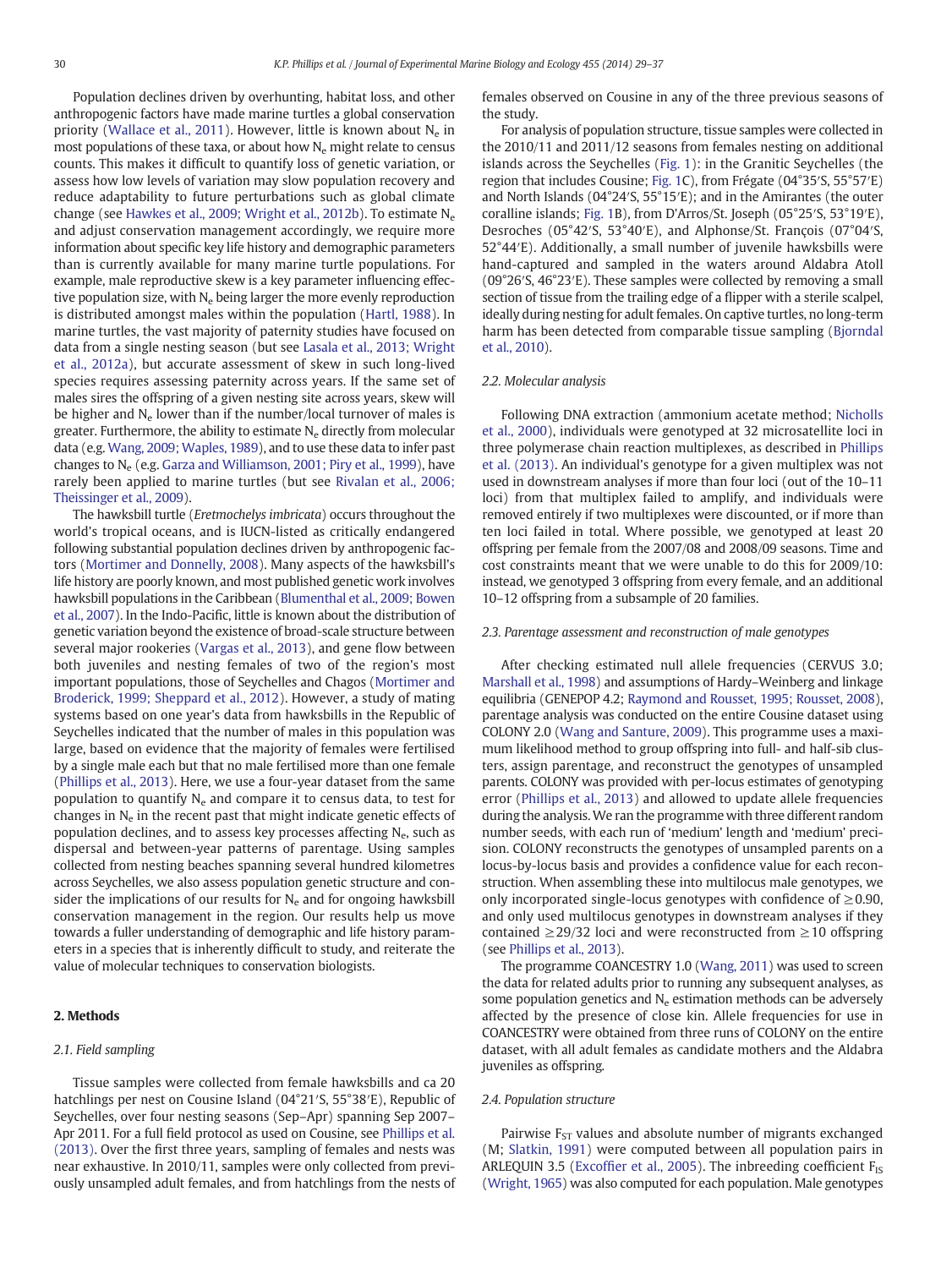<span id="page-2-0"></span>

Fig. 1. Map of the study region, highlighting islands from which samples were collected. A: location of Seychelles archipelago (circled region), with close-ups of the Amirantes (B) and Granitic (C) groups. 1 = Aldabra; 2 = Alphonse and St. François; 3 = Desroches; 4 = D'Arros and St. Joseph; 5 = North Island; 6 = Cousine Island; and 7 = Frégate Island.

inferred from Cousine nests were treated as a separate population in case males and females were not from the same genetic stock [\(FitzSimmons et al., 1997b; Lee et al., 2007\)](#page-7-0).  $F<sub>ST</sub>$  was also calculated after grouping the islands by region (Granitics v. Amirantes). For an additional regional analysis, we used ARLEQUIN to perform a nested analysis of molecular variance (AMOVA), with islands nested within their respective regions. We excluded Aldabra juveniles from these 'regional' analyses because juveniles on feeding grounds may come from multiple rookeries (e.g. [Blumenthal et al., 2009; Bowen et al.,](#page-7-0) [2007\)](#page-7-0). We also excluded Cousine-inferred males (see above). To test for alternative, potentially cryptic population structure arrangements, we ran the data through the programme STRUCTURE 2.3 ([Pritchard](#page-8-0) [et al., 2000\)](#page-8-0), which uses a Bayesian method to cluster samples into groups that minimise deviation from Hardy–Weinberg and linkage equilibria. We ran the programme with a burn-in period of 50,000 steps and a sampling period of 100,000, using an admixture model with correlated allele frequencies. We tested for populations in the range  $k = 1$ –10 (we chose ten as the upper limit in case any of the eight initial groupings contained substructure, such as if males or juveniles were sourced from multiple stocks), and selected the best value of k for our data by taking the mean of the 'ln probability of data' output statistic across ten replicate runs of the analysis, and then using this to calculate posterior probabilities for each tested value of k as described in the STRUCTURE manual [\(Pritchard et al., 2000\)](#page-8-0). If  $k = 1$  had the

highest posterior probability, we accepted this and reported the P-value; otherwise, we applied the method of [Evanno et al. \(2005\)](#page-7-0) to select the best value of k. We repeated this analysis using three different location priors: no prior, island, and region.

# 2.5. Sex biased dispersal

To test for sex-biased dispersal, we used the assignment index method of [Mossman and Waser \(1999\),](#page-8-0) implemented in GENALEX 6 [\(Peakall and Smouse, 2006\)](#page-8-0). The sex with the lower index value is the more dispersive. Note that this method required that we only used genotypes with no missing data. We also undertook a relatednessbased test by using COANCESTRY to compare mean relatedness r [\(Queller and Goodnight, 1989](#page-8-0)) of female–female and male–male dyads using 10,000 bootstraps. A significant result would suggest that the sex with the lower average relatedness is the greater disperser (as dispersal increases, one expects to find fewer relatives within a given area). To aid interpretation of the relatedness test, we ranked all dyads by r, including male–female dyads, and calculated the proportions of each dyad class above increasing thresholds ofr. If one sex is less dispersive than the other, one would predict that that sex should account for a disproportionately large share of 'higher relatedness' dyads (e.g. halfsibs ( $r \approx 0.25$ ), full sibs ( $r \approx 0.5$ ), and equivalents).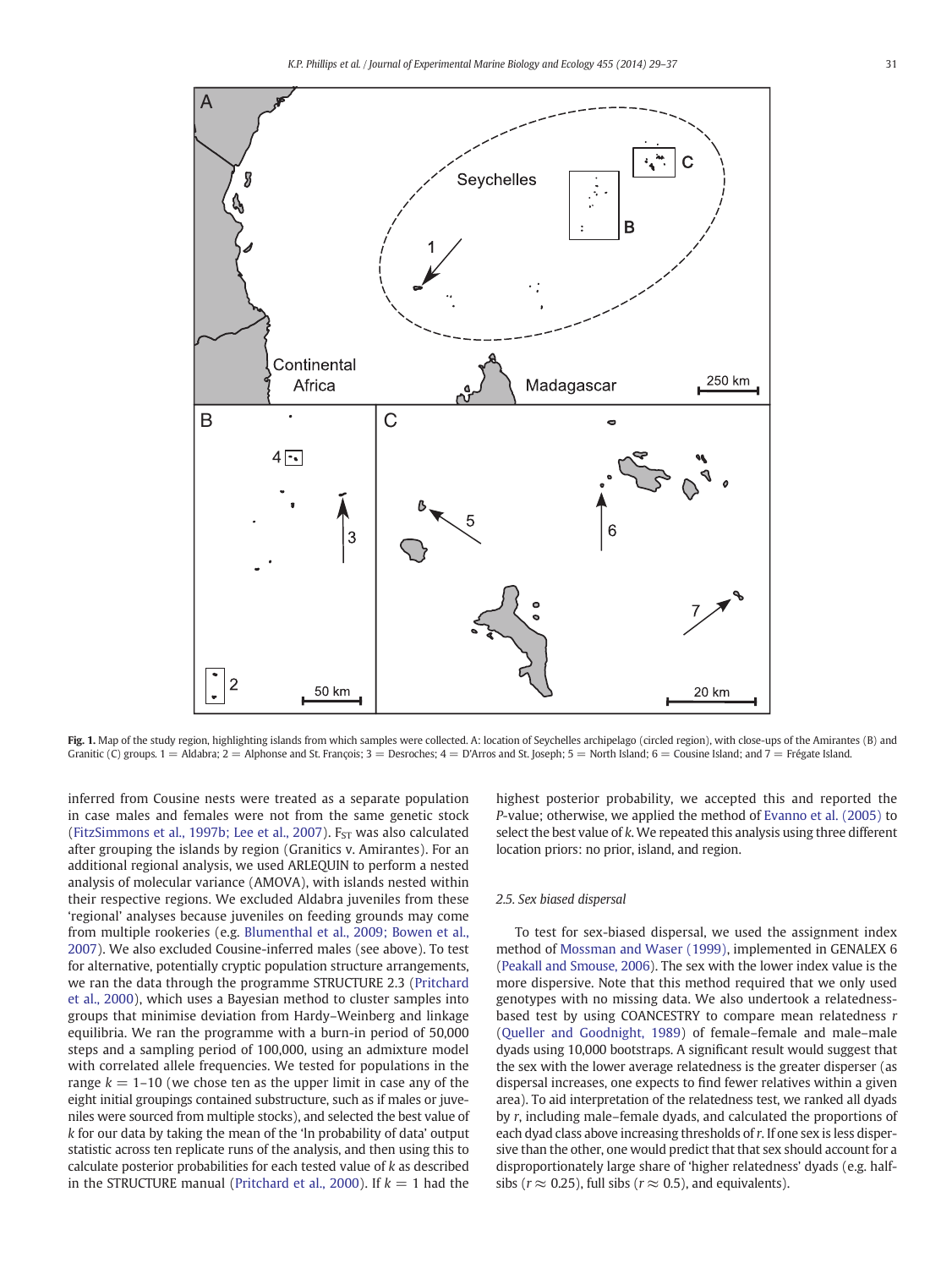# 2.6. Estimates of effective population size

We applied four one-sample  $N_e$  estimation methods: the heterozygosity excess method [\(Pudovkin et al., 1996; Robertson, 1965\)](#page-8-0), implemented in COLONY; the linkage disequilibrium method ([Hill, 1981](#page-7-0)), implemented in LDNE 1.31 ([Waples and Do, 2008\)](#page-8-0); the sibship method [\(Wang, 2009](#page-8-0)), implemented by running adults through COLONY as 'offspring' (three runs, no prior allele frequencies); and approximate Bayesian computation (ABC), implemented in DIY ABC 1.0 (prior Ne range 100–10,000; [Cornuet et al., 2008](#page-7-0)). DIY ABC was run three times, each using a different random subsample of the Cousine dataset to reduce computation times (40 females, 40 males). Each run generated 1,000,000 simulated datasets using an  $N_e$  prior range of 100-10,000. We also tried the ABC programme ONeSAMP 1.2 ([Tallmon et al.,](#page-8-0) [2008](#page-8-0)), but found its analysis return times for our dataset to be too long and unpredictable. We did not apply any multi-sample  $N_e$  estimation methods (e.g. [Waples and Do, 2010\)](#page-8-0) because our sampling period of four years is substantially lower than any marine turtle generation time (35 years for hawksbills; e.g. [Meylan and Donnelly, 1999](#page-8-0); see also [Miller, 1997; Spotila, 2004](#page-8-0)), and because it is not possible to age marine turtles accurately in the field. We add the cautionary note that our study system, like most wild systems, is likely to violate some of the assumptions that underlie  $N_e$  estimation. Most notably, a sample of adult marine turtles will not represent a single cohort, and generations are likely to overlap. This is discussed later.

# 2.7. Bottleneck testing

We applied three methods to test for genetic evidence of past changes in effective population size. First, the programme BOTTLENECK [\(Piry et al., 1999\)](#page-8-0), which compares a sample's heterozygosity (He) at each locus with that expected under mutation-drift equilibrium  $(H_{eq})$ . Heterozygosity excess ( $H_e > H_{eq}$ ) suggests a population contraction (i.e. a bottleneck), whereas a heterozygosity deficit suggests a population expansion ([Cornuet and Luikart, 1996](#page-7-0)). We used a two-phase model with parameters recommended by the programme's authors (non-stepwise  $= 5\%$ , variance  $= 12$ ). We assume that the population is either closed, or that the frequency with which occasional immigrants introduce new alleles does not cause significant deviations from the 'non-stepwise' component of the mutation model. BOTTLENECK does not estimate the timing or magnitude of any inferred change in N<sub>e</sub>. Second, we used a modification of the DIY ABC scenario described in Section 2.6 to include a 'vary  $N_e$ ' event at an unspecified time t in the population's history. Thus t (prior range 1–500 generations) and historical  $N_e$  (prior range 100–10,000) were included as parameters for which to estimate posterior probabilities. DIY ABC also allows for comparisons between scenarios using posterior probabilities, enabling us to assess whether the 'vary  $N_e$ ' scenario had greater support than the constant Ne scenario described above. Third, we took advantage of DIY ABC's significance testing of the Garza–Williamson index, calculated for each microsatellite locus as allelic richness/locus size range ([Garza and](#page-7-0) [Williamson, 2001](#page-7-0)). During a population reduction, richness declines more rapidly than size range, and so low values of the index can indicate a bottleneck.

#### 2.8. Estimating male population size

Too few males were 'genetically re-sighted' to allow mark-recapture estimation of population size according to standard methods [\(Greenwood and Robinson, 2006](#page-7-0)). Instead, to provide indicative figures, we conducted simulated sampling from a range of male population sizes ( $N_{\text{mal}}$ ) in R [\(R Development Core Team, 2008](#page-7-0)). For a given  $N_{\text{mal}}$ , four samples were drawn, of sizes corresponding to the number of inferred males in each year of our study. We then calculated the modal number of re-sightings for each N<sub>mal</sub> value, based on 10,000 replicates per value and compared this with the number of actual

re-sightings observed within and across years in our wild sample. This basic model assumes a closed population, no mortality or recruitment, and no between-individual or temporal variation in re-sighting probability. This last assumption implies that mating is random, and that a male is as likely to be re-sighted within a year as he is between years. We also ran variations of the model to restrict male re-sightings to between years, to make some males only breed biennially, and to allow some males to be more successful in obtaining paternity than other males.

#### 3. Results

#### 3.1. Cousine Island parentage patterns

We genotyped 180 adult females and 3162 hatchlings (249 nests), and from this were able to reconstruct 91 male genotypes meeting our confidence criteria. All three runs of COLONY converged on the same result. Genotyped hatchlings represented the progeny of 128 females (1.82  $\pm$  1.18 nests per female (mean  $\pm$  SD), max. = 6), of which 12 females were unsampled. Four females per year in each of the first three years produced cohorts of offspring fathered by multiple males within a season. Paternity patterns were consistent with those described from a single season's data in [Phillips et al. \(2013\)](#page-8-0), with all cases of mixed paternity attributable to two males per female, and with both males in all cases fathering offspring across their female's consecutive clutches (for a full breakdown of paternity patterns, see Tables S1 and S2). With respect to adult turtles present in multiple years, 12 sampled females laid eggs in two seasons, and four males were inferred to have fathered offspring in two seasons (Table S1). One male–female pair was observed to have reproduced together in two years (Y1 and Y3). All other re-sighted individuals had new partners in each year. For two five-member full-sib clusters, identified by COANCESTRY amongst the adult females sampled from Cousine, only one member per cluster, selected at random, was retained in downstream analyses.

#### 3.2. Population genetics

Sample sizes from the seven sampled islands are given in [Table 1](#page-4-0). No population (island or region) had an  $F_{1S}$  significantly different from zero. Between-island pairwise  $F_{ST}$  statistics and estimates of number of migrants per generations are summarised in Table S3. Mean overall  $F_{ST}$  was 0.001  $\pm$  0.006 (SD), with a maximum pairwise value of 0.014 between Desroches and Alphonse/St. François. Three  $F_{ST}$  values were significant at the  $P < 0.05$  level and one at  $P < 0.01$ , all involving comparisons with Desroches. However, none of these values remained significant following correction for multiple comparisons (q-values; [Storey,](#page-8-0) [2002](#page-8-0)). At the region level,  $F_{ST}$  between the Granitics and Amirantes was 0.001 ( $P = 0.14$ ), implying a high per-generation migration rate between the groups ( $M = 648.0$ ). Nested AMOVA reiterated the results of both island and region  $F_{ST}$  testing, with 99.9% of genetic variation accounted for at the 'within-island' level. Ten runs of STRUCTURE with no location priors all returned  $k = 1$  with posterior probability  $P > 0.99$ . The same was true with island as a location prior. With region as a prior, results of individual runs were more varied, but favoured  $k = 1$  with  $P = 0.96$ . No interpretive differences were made by re-running  $F_{ST}$  or STRUCTURE analyses using only a random subset of 40 Cousine females and 40 Cousine males in with all the other islands' samples, to avoid bias arising from having a much larger set of samples from Cousine (data not shown).

# 3.3. Sex-biased dispersal

Four females and 15 males were excluded from assignment index analysis because of incomplete genotypes. Mean index values were  $-0.48 \pm 2.86$  (SD; n = 76) and 0.22  $\pm$  3.04 (n = 166) for males and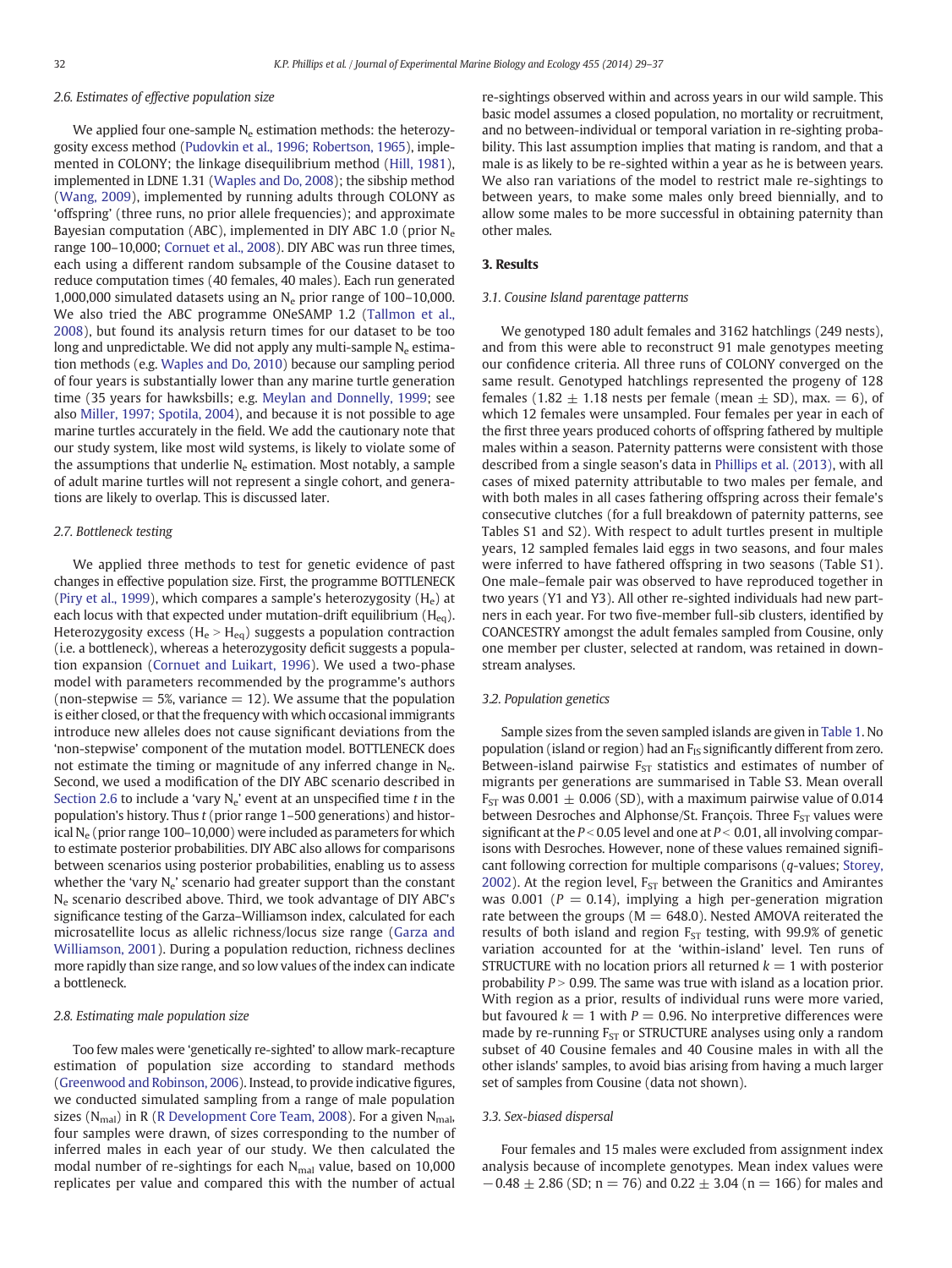#### <span id="page-4-0"></span>Table 1

Sample sizes and summary statistics for samples collected from seven islands across Seychelles, and for males inferred from parentage analysis on Cousine Island hatchlings. Summaries are also given for regional island groupings (Amirantes: Alphonse/St. François, D'Arros/St. Joseph, and Desroches; Granitics: Frégate, North, and Cousine females).

| Population            | n   | #Alleles | Private alleles | H <sub>o</sub> | $H_{E}$    | F <sub>IS</sub> |
|-----------------------|-----|----------|-----------------|----------------|------------|-----------------|
| Aldabra (juveniles)   | 14  | 5.8(2.5) |                 | 0.66(0.18)     | 0.69(0.16) | 0.04(0.21)      |
| Alphonse/St. François | 10  | 5.6(2.1) |                 | 0.71(0.17)     | 0.71(0.14) | 0.00(0.18)      |
| D'Arros/St. Joseph    | 38  | 7.7(3.5) |                 | 0.69(0.15)     | 0.70(0.14) | 0.01(0.09)      |
| Desroches             | 13  | 5.6(2.0) |                 | 0.68(0.18)     | 0.67(0.15) | $-0.01(0.14)$   |
| Frégate               | 32  | 7.4(3.3) |                 | 0.70(0.18)     | 0.70(0.15) | 0.00(0.10)      |
| North                 |     | 5.2(2.1) | 0               | 0.69(0.23)     | 0.69(0.18) | 0.00(0.19)      |
| Cousine (females)     | 180 | 9.3(4.8) | 10              | 0.69(0.13)     | 0.69(0.13) | $-0.01(0.06)$   |
| Cousine (males)       | 91  | 8.8(4.4) | 4               | 0.70(0.13)     | 0.69(0.13) | $-0.01(0.06)$   |
| Amirantes (females)   | 62  | 8.3(3.7) | 15              | 0.69(0.14)     | 0.70(0.13) | 0.01(0.08)      |
| Granitics (females)   | 221 | 9.5(5.0) | 55              | 0.69(0.14)     | 0.69(0.14) | $-0.01(0.05)$   |

 $n =$  number of genotyped individuals; H<sub>O</sub> = observed heterozygosity; H<sub>E</sub> = heterozygosity expected under Hardy–Weinberg Equilibrium; F<sub>IS</sub> = average level of individual inbreeding relative to the subpopulation.

females respectively. This difference was not significant (Wilcoxon rank sum test:  $W = 5504$ ,  $P = 0.11$ ). However, males and females differed significantly in their distributions of the index (Kolmogorov–Smirnov test:  $D = 0.20$ ,  $P = 0.03$ ), possibly due to higher kurtosis in males (1.79 v. 0.03).

Mean relatedness amongst Cousine Island females was significantly higher than mean relatedness amongst males, although the effect size of 0.008 was small (females =  $0.000 \pm 0.108$ , n = 14,365; males =  $-0.008 \pm 0.105$ , n = 4095; P < 0.001). The effect remained when the test was re-run using random subsets of female–female dyads of balanced sample size with the males ( $n = 4095$ ; three subsets: effect sizes  $= 0.006$ –0.009,  $P < 0.001$ –0.005). The proportional representation of female–female dyads increased rapidly as r increased above 0.20, accounting for 47.0% of all dyads with  $r \ge 0.20$  (n = 1041), but 87.1% of dyads with  $r \geq 0.45$  (n = 31; Fig. 2). This indicates that highsimilarity pairs of individuals are likely to consist of two females.

#### 3.4. Effective population size

The heterozygosity excess method returned 95% confidence intervals ranging from zero to infinity, which may indicate our population is too large for precise application of this method ([Luikart and](#page-8-0) [Cornuet, 1999](#page-8-0)). The mean  $N_e$  estimate of three runs of the sibship



Fig. 2. Female–female dyads make up an increasingly large proportion of dyads with higher relatedness (r) values. Female–female dyads account for 44% (16 110/36 585) of all dyads, but 87% (27/31) of dyads with  $r \ge 0.45$ . Dotted lines indicate 95% CIs.

method was 485 (95% CI  $=$  418–562). The linkage disequilibrium method estimated N<sub>e</sub> at 2407 (1578–4872). Results from application of these methods to specific data subsets are given in Table 2. Three runs of DIY ABC converged on similar solutions to each other, with median Ne of 1020–1150 (178–8743).

#### 3.5. Tests for bottlenecks

BOTTLENECK (two-phase mutation model) returned a highly significant heterozygosity deficiency ( $P = 0.001$ ). Re-running the analyses using subsamples of the Cousine data, or on specific data subsets (e.g. Amirantes females, non-Cousine Granitic females) made no interpretative differences (data not shown). Three runs of DIY ABC allowing a historical change in  $N_e$  converged on a scenario of population increase, summarised in [Table 3.](#page-5-0) This 'vary  $N_e$ ' scenario returned substantially higher estimates of current  $N_e$  than the 'constant  $N_e$ ' scenario summarised above (4670–4770 v. 2060–2220; [Table 3](#page-5-0)), although 95% confidence intervals showed a large overlap (406–9747 v. 178–8743). Comparing the 'vary  $N_e$ ' and 'constant  $N_e$ ' scenarios, DIY ABC's logistic regression estimate of posterior probabilities did not favour one model over the other: 'vary' =  $0.49$  (95% CI =  $0.44-0.54$ ) v. 'constant' = 0.51 (0.46–0.56). Significance testing of the Garza–Williamson (GW) index in DIY ABC indicated that the observed index values were on the edge of significance (GW =  $0.76-0.77$ ; 'constant N<sub>e</sub>':  $P = 0.03-0.06$ ; 'vary  $N_e$ ':  $P = 0.05-0.06$ ). Note that the whole dataset (i.e. including all Cousine samples) had  $GW = 0.84 \pm 0.19$  (SD).

# 3.6. Number of males in the overall population

Four males were observed to father offspring in two separate years but no males were re-sighted within years. Under our basic simulated sampling model, allowing re-sighting within and between years, male population sizes in the range 2300–2700 had the highest probability of producing four re-sightings. If males are only allowed to be resighted in separate years, which is more concordant with our observed data, a simulated male population of 1600–2000 gives a re-sighting

#### Table 2

Estimates of effective population size,  $N_e$  (mean, 95% CIs) from the sibship and linkage disequilibrium methods applied to data subsets.

| Subset              | n      | Sibship method | Linkage method     |
|---------------------|--------|----------------|--------------------|
| Cousine males       | 91     | 157 (117-214)  | $1781(725-\infty)$ |
| Cousine females     | $172*$ | 236 (189-292)  | 1080 (720-2087)    |
| Non-Cousine females | 102    | 181 (138-242)  | 1176 (639-6188)    |
| Cousine all         | $263*$ | 356 (296-426)  | 1494 (1013-2746)   |
| All adult females   | $274*$ | 359 (300-427)  | 1722 (1143-3363)   |
| All adults          | $365*$ | 485 (418-562)  | 2407 (1578-4872)   |

 $n =$  number of genotype individuals.

Refer to numbers excluding two five-member full-sib groups, bar one, randomlyselected member per group.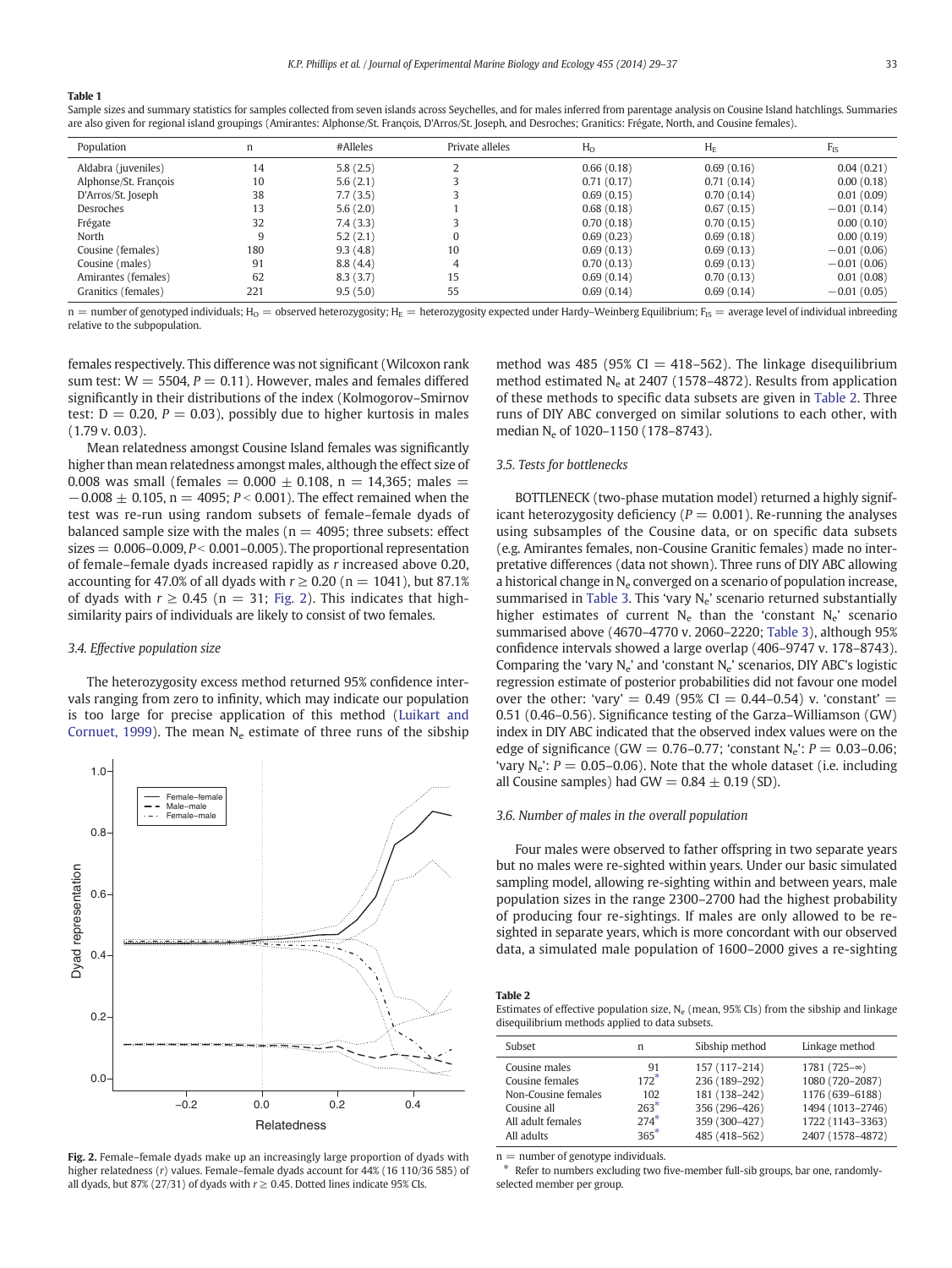#### <span id="page-5-0"></span>Table 3

Posterior distribution summary statistics of parameters estimated by DIY ABC simulations that included a 'vary N<sub>e</sub>' scenario. Values for medians give the range covered by three runs of the programme; values for 95% CI are the means of the three 95% CI estimates. Estimates of current N<sub>e</sub> obtained from the 'constant N<sub>e</sub>' scenario are given for comparison.

| Parameter                       | Median       | 95% CI   |
|---------------------------------|--------------|----------|
| Current $N_e$ ('vary')          | 4390-4450    | 406-9747 |
| Historical N <sub>e</sub>       | $901 - 1110$ | 149-7570 |
| Time since change (generations) | $211 - 220$  | 10-483   |
| Current $N_e$ ('constant')      | 1020-1150    | 178-8743 |

mode matching our observed four re-sightings. We treated the single observed incidence of the same pairing of a specific male and female occurring in two years as an independent re-sighting of the male. Removing this pair from the simulation increases estimates of male numbers to approximately 2800–3700 if intra-year re-sightings are allowed, and 2100–2700 if they are not. Restricting a proportion of males to being biennial did not affect the estimates, but larger population values were indicated if some males were allowed to be more successful in achieving paternity (data not shown).

#### 4. Discussion

Our study of hawksbill turtles in Seychelles indicates that population structure over the area sampled was very low. Slightly higher levels of relatedness amongst Cousine Island females than amongst males may indicate that dispersal is, to some degree, sex-biased. While the various methods used to estimate effective population size provided differing results, the consensus indicated an  $N_e$  of approximately 1000–2000, and there was little, if any, evidence of a recent genetic bottleneck. Concordant with this, on Cousine Island, very few males were 'genetically re-sighted' within or between years, indicating that a large male population  $(>1000)$  currently exists in the Seychelles area.

The absence of significant genetic population structure between hawksbill nesting beaches across Seychelles suggests that, with respect to nuclear DNA, our samples are drawn from a single, panmictic population. In initial testing, several  $F<sub>ST</sub>$  comparisons that involved Desroches were significant (Table S3), but these did not remain significant after correcting for multiple comparisons, and the programme STRUCTURE did not separate this island into its own genetic group, even when provided with 'island' as a location prior. In terms of breeding females, the genetic population inferred from this data spans at least the 450 km from the inner granitic islands to Alphonse and St. François on the Amirantes Bank. This result is consistent with a previous comparison of females nesting in the Granitics and Amirantes that used a 766 bp section of the mtDNA control region ( $\varphi_{ST} = -0.018$ ,  $n_{Granities} = 47$ ,  $n_{Amirantes} = 25$ ; Vargas et al., unpublished data), although it should be noted that alternative mtDNA markers, including whole genome sequencing, have identified genetic structure in some marine turtle populations where the variation at the control region did not (e.g. [Shamblin et al., 2012; Tikochinski et al., 2012](#page-8-0)). We further found that juvenile hawksbills feeding around Aldabra, a further 750 km away, were not genetically separable from adults breeding in the Granitics and Amirantes, potentially suggesting a much wider geographic extent to this single population. However, the long migrations of young turtles, which can span entire oceans (e.g. [Bowen et al., 1994,](#page-7-0) [1995\)](#page-7-0), mean that we cannot assume that the juveniles feeding around Aldabra are derived from the small number of adult hawksbills nesting on Aldabra. An alternative possibility is that Aldabra is a feeding ground for young turtles hatched on the granitic and coralline islands. This scenario is supported by molecular evidence for a similar process occurring between Seychelles and Chagos hawksbills ([Mortimer and](#page-8-0) [Broderick, 1999; Sheppard et al., 2012\)](#page-8-0), and by the interceptions of a nesting female in the Amirantes and a subadult male in the Granitics that had both been tagged as juveniles at Aldabra ([Mortimer et al.,](#page-8-0) [2010](#page-8-0)). Such long connections between juvenile feeding grounds and source rookeries are also well known from studies of Caribbean hawksbills ([Blumenthal et al., 2009; Bowen et al., 2007](#page-7-0)), a region where molecular data has featured prominently in discussions on crossborder management of hawksbill populations [\(Godfrey et al., 2007;](#page-7-0) [Mortimer et al., 2007a,b\)](#page-7-0).

The mean genotype assignment index of Cousine Island females was not significantly higher than that of the inferred males, which argues against sex-biased dispersal. However, the distribution of the index differed significantly between the sexes, which may indicate that males and females are of subtly different genetic origins. This is supported by relatedness amongst Cousine Island females being significantly higher than amongst the males. The effect size was small (0.008), but held up to subsampling the female–female dyads to reduce sample size inflation. Is it safe to interpret such a small effect, based on a large sample size, as indicative of meaningful sex-biased dispersal, with males as the more dispersive sex? If sex-biased dispersal were strong, one would expect clearer genetic evidence for a 'non-dispersing' sex. In marine turtles, this is traditionally held to be females returning to breed in their natal areas, a hypothesis that is well-supported by numerous mtDNA studies at coarser geographic scales (reviewed in [Bowen and Karl, 2007; Lee, 2008\)](#page-7-0). However, mtDNA and microsatellites do not give contrasting signatures of population structure between the Granitic Seychelles and the Amirantes: we found no population structure between these island groups at microsatellite loci ( $F_{ST} = 0.001$ ), and Vargas et al. (unpub. data; see above) found no mtDNA structure (but see [Shamblin et al., 2012; Tikochinski et al., 2012\)](#page-8-0). If the relatedness test is indicative of meaningful sex-biased dispersal, then it must be taking place against a background of high dispersal by both sexes. That female dispersal occurs is supported by hawksbill tagging data from Seychelles: inter-island tag re-sightings are uncommon but not infrequent within the Granitics, and an adult female tagged on Bird Island in the Granitics (03°43′S, 55°12′E) has been observed nesting 280 km away on D'Arros Island (Amirantes group; Mortimer, unpub. data). Such dispersal events need only occur once per generation to reduce population structure to extremely low levels ([Wright, 1931](#page-8-0)). Interestingly, female–female dyads make up a higher proportion of the higher-relatedness dyads than male–male dyads do, and this effect becomes stronger as relatedness increases ( $r > 0.45$ ; [Fig. 2](#page-4-0)). This suggests that the overall relatedness effect may be driven by there being more  $r \approx 0.25$  (e.g. half-sib) and  $r \approx 0.5$  (e.g. full-sib, parent–offspring) dyads amongst females than amongst males. It therefore seems that there is some degree of natal homing amongst females, greater than amongst males, but that this is not strong enough to generate population genetic structure.

As genetic structure at maternally-inherited mtDNA is normally pronounced across marine turtle populations [\(Lee, 2008](#page-7-0)), evidence of low nuclear (i.e. bi-parentally inherited) structure, as seen in our study, is thought to be indicative of sex-biased dispersal. However, explicit molecular tests for sex-biased dispersal are relatively few and do not present a clear single picture, and the use of different molecular markers and sampling regimes makes quantitative comparisons between studies difficult. In perhaps the best example, given that the study used nuclear and mitochondrial DNA and directly sampled both sexes across multiple populations, [FitzSimmons et al. \(1997b\)](#page-7-0) demonstrated male-biased gene flow amongst green turtle (Chelonia mydas) populations along the east coast of Australia. However, mtDNA structure amongst the males suggested that this effect came about through mating on migration, rather than greater dispersal of males per se [\(FitzSimmons et al., 1997a\)](#page-7-0). Similarly, at the Rocas Atoll green turtle rookery in Brazil, there was no significant mtDNA differentiation between males sampled on offshore courting sites and females sampled while nesting ([Naro-Maciel et al., 2012](#page-8-0)). In contrast, [Lee et al. \(2007\)](#page-7-0) report fine-scale male-biased dispersal against a background of weak population structure amongst females in the green turtles of Ascension Island. In loggerhead turtles (Caretta caretta), [Bowen et al. \(2005\)](#page-7-0) reported extremely strong mtDNA structure between rookeries in the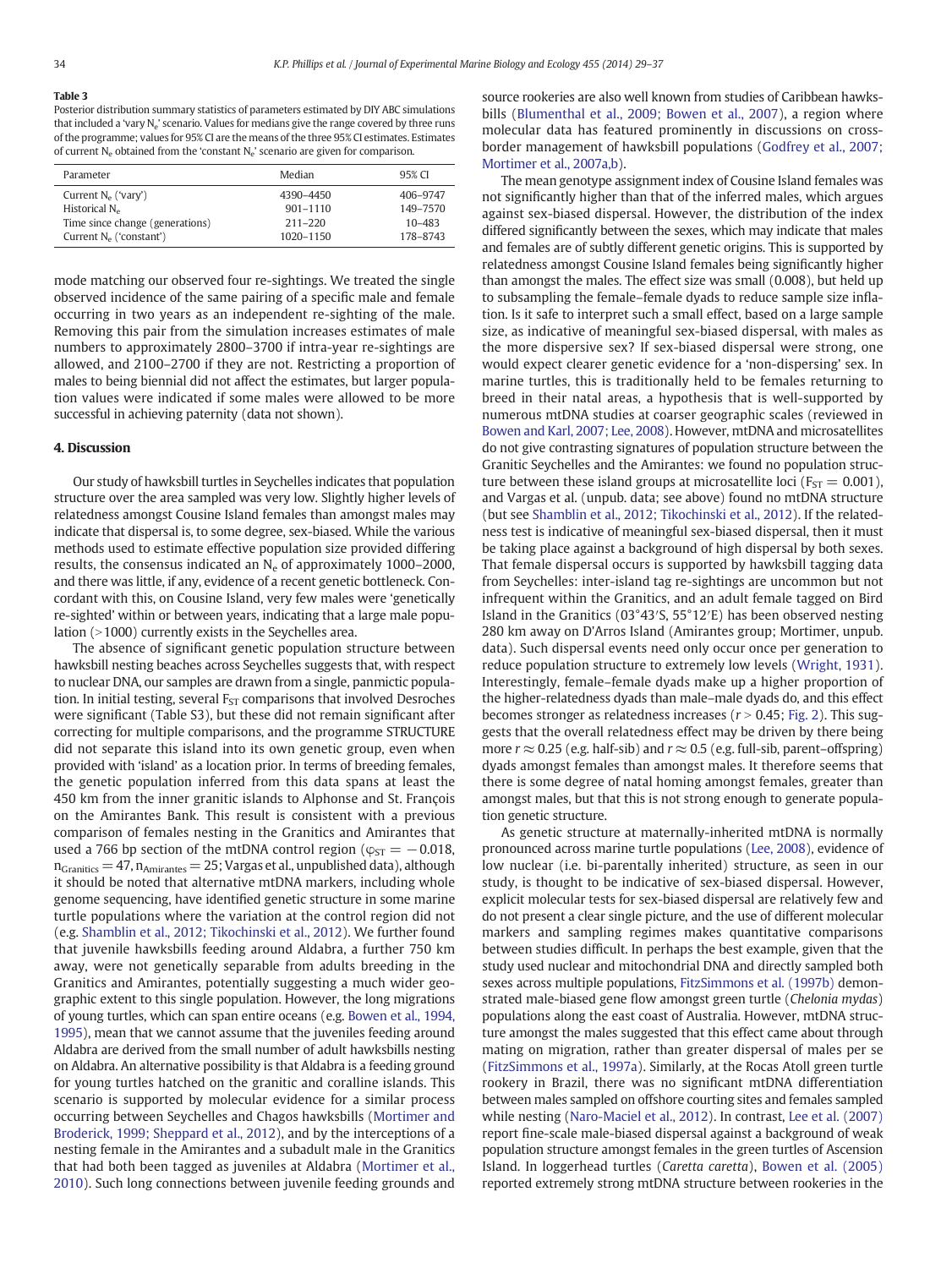south-eastern United States but no significant structure at microsatellites, although they do not use male genotypes in their analyses. In loggerheads in the Cape Verde Islands, [Stiebens et al. \(2013\)](#page-8-0) also report results indicative of sex-biased dispersal, but their interpretation hinges on genetic differences associated with a single island, and they do not satisfactorily rule out alternative demographic explanations, such as a bottleneck on this island. Finally, in hawksbill turtles on Mona Island, Puerto Rico, [Velez-Zuazo et al. \(2008\)](#page-8-0) report natal homing in both sexes, based on mtDNA. However, the signature for males was weaker than for females, with 20% of males possessing haplotypes not recorded in the island's females. Overall, perhaps the only generalisation that can currently be made is that sex-biased dispersal varies in extent and magnitude between populations. This assessment is supported by satellite tracking of breeding males, which have been recorded travelling large distances within breeding seasons, passing, and potentially contributing to, a large number of rookeries ([Wright](#page-8-0) [et al., 2012b\)](#page-8-0), but have, in other cases, been effectively sedentary ([van](#page-8-0) [Dam et al., 2008\)](#page-8-0).

Estimates of  $N_e$  ranged from 485 for the sibship method to ca 4400 for the DIY ABC analysis that allowed for a historical change in  $N_e$  (see [Table 3](#page-5-0)). While it is debatable as how best to form a quantifiable consensus from these varied estimates, a value in the 1000–2000 range seems a fair summary. This is substantially greater than the figure of 500 often quoted as a minimum for the long-term persistence of current population genetic variation ([Franklin, 1980;](#page-7-0) see also [Franklin and Frankham,](#page-7-0) [1998](#page-7-0)). The wide nature of confidence intervals for most of the methods used may reflect that accuracy and precision of  $N_e$  estimation can decrease as N<sub>e</sub> increases ([Luikart and Cornuet, 1999; Waples and Do,](#page-8-0) [2010\)](#page-8-0). Furthermore, both the linkage and sibship methods may be underestimating  $N_e$ : the patterns of relatedness observed within the large Cousine Island female dataset may bias both estimates downwards, and, looking at estimates derived from data subsets [\(Table 2](#page-4-0)), neither method seems to be levelling off as sample size increases. Although marine turtles violate some of the life history and demographic assumptions of N<sub>e</sub> estimation ([Hare et al., 2011; Palstra and Ruzzante,](#page-7-0) [2008;](#page-7-0) e.g. overlapping generations, which can bias estimates both upwards and downwards), our inferred values are in keeping with census estimates for the region of  $>$  2500 females ( $>$  1000 nesting females per year, with average female re-migration interval of 2.5 years; [Mortimer](#page-8-0) [and Bresson, 1999; Mortimer and Donnelly, 2008](#page-8-0)), given the genetic evidence that this population is well mixed. If an equal sex ratio is assumed (discussed further below), this gives a relatively high  $N_e/N$ ratio of 0.25–0.50 ([Frankham, 1995](#page-7-0)).

The Garza–Williamson index was on the edge of significance ( $P =$ 0.03–0.06), but the observed values of 0.76–0.84 were far from those that would indicate a recent or strong bottleneck (ca 0.6; [Garza and](#page-7-0) [Williamson, 2001](#page-7-0)). In BOTTLENECK, the two-phase model indicated a heterozygosity deficiency, suggesting a population expansion. Similarly, DIY ABC supported a scenario of  $N_e$  expansion, although the timing of this was ambiguous and the programme did not consider this scenario to be more likely than one of constant population size. We thus conclude that there is no clear evidence for a recent or strong population bottleneck. This result is concordant with previous work on leatherback (Dermochelys coriacea; [Rivalan et al., 2006](#page-8-0)) and flatback sea turtles (Natator depressus; [Theissinger et al., 2009\)](#page-8-0), which both found no indication of bottlenecks. [Rivalan et al. \(2006\)](#page-8-0) argue that their leatherback population is composed of immigrants from a larger metapopulation of unknown bounds, whereas [Theissinger et al. \(2009\)](#page-8-0) discuss the role of mating systems in maintaining  $N_e$  in their flatback population. In the present study on hawksbill turtles, we find evidence that both population connectivity and the mating system play a role in maintaining a high  $N_e$ .

Our observations of the hawksbill mating system were consistent with [Phillips et al. \(2013\)](#page-8-0): season-long sperm storage, predominance of single paternity, and no males fathering the offspring of more than one female within a breeding season. A small number of males were detected in two seasons: two in consecutive seasons and two at twoyear intervals (see also [Wright et al., 2012a\)](#page-8-0). This includes the single incidence of a particular male–female pairing being observed in two years, which could also arise from inter-year sperm storage by the female. If so, this would be the first time this phenomenon has been documented in wild marine turtles, although it is well known amongst non-marine testudines (see [Phillips et al., 2014\)](#page-8-0). We have previously speculated on how the absence of males fertilising multiple females within a year, together with infrequent multiple paternity, may be indicative of a large but dispersed male population ([Phillips et al.,](#page-8-0) [2013\)](#page-8-0). The present study, which has extended the sampling across multiple years, supports that conclusion, as even in large, randomly mating populations, one expects occasional re-sightings of males. Our simulations suggest a male population in the 1500–3000 range, which is concordant with the current Seychelles census estimates of  $>$  2500 female hawksbills (see above). Interestingly, studies on sex ratios in hatchling and juvenile marine turtles predominantly report female biases (e.g. reviewed in [Wright et al., 2012b\)](#page-8-0), whereas our study is part of a growing body of literature arguing that operational sex ratios in adult marine turtles are, if anything, male-biased [\(Lasala et al.,](#page-7-0) [2013; Stewart and Dutton, 2011; Wright et al., 2012a,b](#page-7-0)), although it is not clear to what extent this is affected by differences between male and female remigration intervals ([Hays et al., 2010; Wright et al.,](#page-7-0) [2012a\)](#page-7-0). There are currently no data available on hatchling or juvenile sex ratios in the Seychelles hawksbill population against which estimates of adult sex ratio (actual and operational) could be compared (Mortimer, pers. comm.). It is also important to note that the historical hunting of hawksbills in Seychelles was markedly female-biased, as females are easier to catch, and yield more 'tortoiseshell' ([Mortimer,](#page-8-0) [1984\)](#page-8-0). The observed adult sex ratio may thus represent a hangover from over-hunting, rather than the stable ratio of a demographically 'healthy' population.

Within and across years, more males than females contributed to the parentage of Cousine offspring (148 v. 128 for all years; 142 v. 128 for Y1–Y3). Reproductive variance amongst these males appears to be low: 121/148 inferred males fertilised all the clutches of a separate, different female within a single season. Indeed, males seem to be sufficient in numbers and/or sufficiently widely distributed/mobile to prevent most individual males from gaining matings/fertilisations with multiple females coming to nest on Cousine (see also [Phillips et al.,](#page-8-0) [2013](#page-8-0)). Were there to be a discrete, repeatable subset of males that dominated paternity, the resulting reproductive skew would significantly reduce  $N_e$ . Instead, mating seems likely to be occurring on migration, and/or over a wide geographic area, promoting gene flow and helping keep Ne high.

Hawksbill numbers in Seychelles have declined substantially in the  $200 +$  years since human colonisation [\(Mortimer, 1984, 2004](#page-8-0)), part of a global reduction that has seen the species listed as critically endangered ([Mortimer and Donnelly, 2008\)](#page-8-0). However, our work indicates that, in Seychelles, this decline has not left a detectable genetic signature:  $N_e$  remains high, and high relative to census counts; the population is not inbred ( $F_{IS}$  values were not significantly different from zero); and there is no indication of a population bottleneck. It is possible that the population was not reduced sufficiently, or held low for long enough given the long, overlapping generation times of turtles (ca 35 years for hawksbills in the Indo-Pacific; [Mortimer and Donnelly,](#page-8-0) [2008\)](#page-8-0), for severe negative genetic effects to occur. If, as is suggested by our results, Seychelles hawksbill turtles from the Granitic islands to the Amirantes are one panmictic population, this will have played an important role in keeping  $N_e$  high and preventing the loss of genetic diversity to bottlenecks in subdivided populations ([Frankham, 1995;](#page-7-0) [Wright, 1931\)](#page-7-0). That mating involves a large number of widely dispersed males, thereby promoting gene flow and lowering reproductive variance amongst males, will also help keep  $N_e$  high. An alternative explanation for the relatively large  $N_e$  and the lack of population bottleneck is that the long generation time of hawksbills has caused a lag in the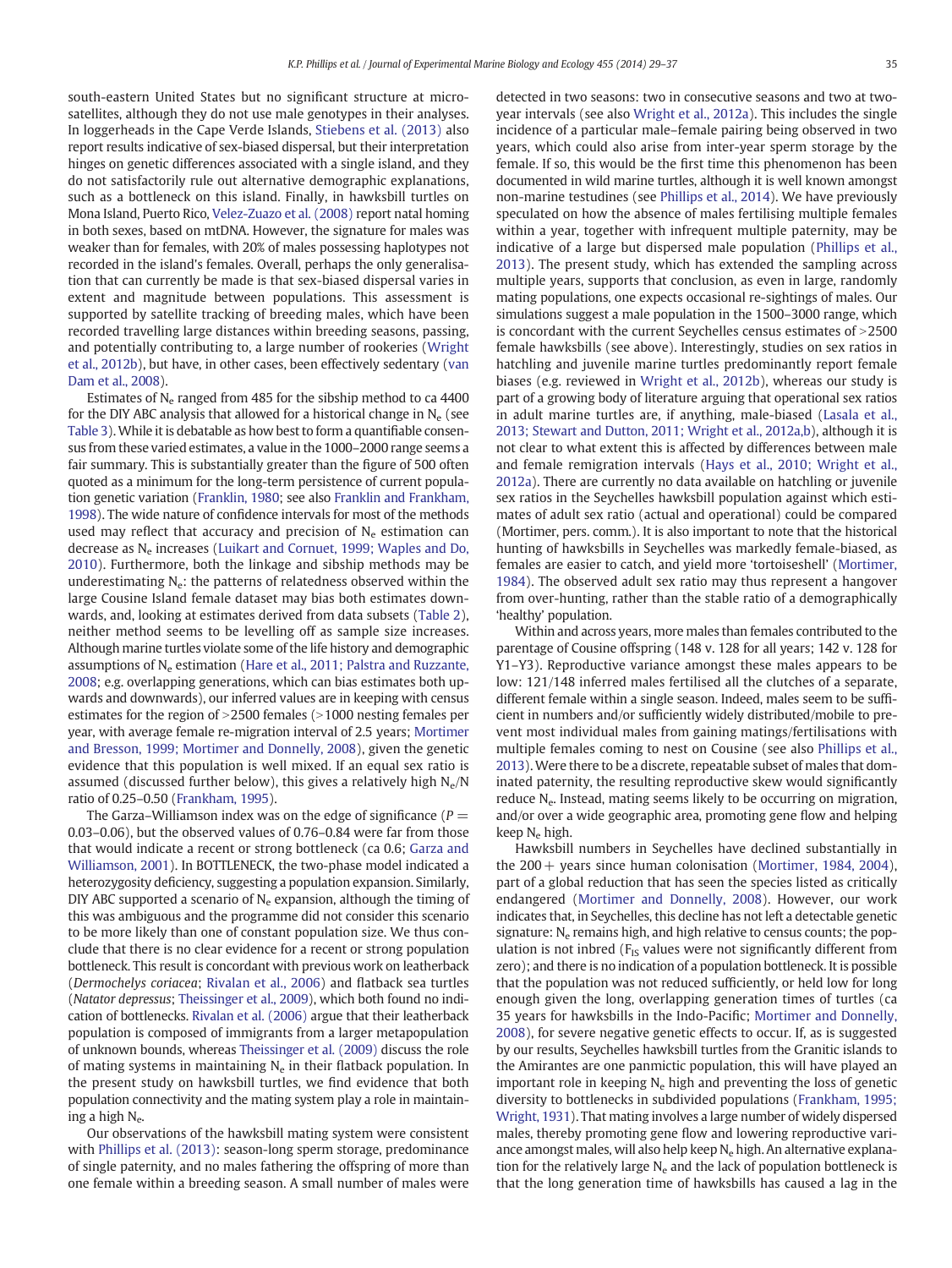<span id="page-7-0"></span>reduction in  $N_e$  one would expect following overhunting. Thus the high  $N_e$  relative to N that we detect may be because the estimated  $N_e$  still reflects that of the larger, historical population. That hawksbill numbers are now recovering in Seychelles, especially on protected islands (e.g. Allen et al., 2010), may mean that the population has escaped a serious demographic event with relatively little long-term negative impact on genetic diversity.

Although our results are positive in conservation genetics terms, we should not be complacent with respect to ongoing hawksbill conservation in the region: although population sizes are increasing in protected areas (e.g. Allen et al., 2010), the species remains substantially reduced in distribution and numbers compared with recent history ([Mortimer,](#page-8-0) [1984, 2004](#page-8-0)). Extension of beach protection may be a productive strategy, given the evidence that females may disperse and lay clutches on different nesting beaches, thereby facilitating the colonisation of currently unoccupied sites. The lack of genetic differentiation between juveniles in Aldabra and breeding adults in the Granitic and coralline islands highlights how marine turtle conservation needs to involve the protection of different, potentially very distant, areas for different life stages of a single population (e.g. Blumenthal et al., 2009; Bowen et al., 1994, 1995, 2007; Hawkes et al., 2006; Mortimer et al., 2010). The future for Seychelles hawksbills is harder to predict. For example, in the face of global climate change, the temperature-dependent sex determination of turtles is an obvious source of vulnerability that may require an adaptive response (Hawkes et al., 2009; Wright et al., 2012b). However, a large  $N_e$ , gene flow spanning a wide geographic area, and no indication of a recent bottleneck all suggest that hawksbills in the Seychelles are in a relatively healthy position, genetically speaking, to adapt to the considerable challenges they face.

Finally, this study reinforces the utility of molecular techniques for providing valuable insight into the life histories and demography of difficult-to-study species, and underlines the importance of understanding genetic processes in species of conservation concern. Our results will be of particular interest to biologists and managers focusing on long-lived, slow-to-mature, migratory species, especially marine species and species with wide ranges and low population densities.

#### Acknowledgements

We are grateful to everybody who assisted with sample collection over the five years of fieldwork that contributed to this study, especially to S.-M. Jolliffe and J. Henwood on Cousine Island. Specific thanks also go to the Island Conservation Society, P.-A. Adam, T. Jupiter, A. Nahaboo, D. Jupiter, A. Duhek and R. Jeanne (Desroches, Alphonse, St. François); to D'Arros Research Centre for enabling JAM to collect samples on D'Arros/St. Joseph; to G. Canning and T. Raposo (Frégate Island); to L. Vanherck (North Island); and to Seychelles Island Foundation, J. van de Crommenacker and N. Bunbury (Aldabra). Genotyping was performed at the NERC Biomolecular Analysis Facility at Sheffield supported by the Natural Environment Research Council (NERC), UK. We thank A. Krupa for genotyping advice, D. Dawson for advice on marker and data validation, and T. Burke for discussion of analyses. We thank S. Vargas, M. Jensen and N. FitzSimmons for sharing unpublished data on Indian Ocean hawksbill mtDNA. Thanks to J. Kitson for help with [Fig. 1](#page-2-0), and to R. Laidlaw, L. Spurgin, M. Taylor, A. Broderick, and three anonymous reviewers for helpful comments on earlier manuscript versions. COLONY analyses were conducted on the High Performance Computing Cluster supported by the Research Computing Service at UEA. The project was funded by a UEA Dean of Science Studentship, the Natural Environment Research Council, and considerable in-kind support from Cousine Island and its owner Fred Keeley. Turtle tissue samples were collected under a Seychelles Bureau of Standards permit and exported in accordance with the Convention on International Trade in Endangered Species. [RH]

#### Appendix A. Supplementary data

Supplementary data to this article can be found online at [http://dx.](http://dx.doi.org/10.1016/j.jembe.2014.02.012) [doi.org/10.1016/j.jembe.2014.02.012.](http://dx.doi.org/10.1016/j.jembe.2014.02.012)

#### References

- Allen, Z.C., Shah, N.J., Grant, A., Derand, G.D., Bell, D., 2010. [Hawksbill turtle monitoring in](http://refhub.elsevier.com/S0022-0981(14)00047-1/rf0005) [Cousin Island Special Reserve, Seychelles: an eight-fold increase in annual nesting](http://refhub.elsevier.com/S0022-0981(14)00047-1/rf0005) [numbers. End. Spec. Res. 11, 195](http://refhub.elsevier.com/S0022-0981(14)00047-1/rf0005)–200.
- Bjorndal, K.A., Reich, K.J., Bolten, A.B., 2010. [Effect of repeated tissue sampling on growth](http://refhub.elsevier.com/S0022-0981(14)00047-1/rf0010) [rates of juvenile loggerhead turtles](http://refhub.elsevier.com/S0022-0981(14)00047-1/rf0010) Caretta caretta. Dis. Aquat. Org. 88, 271–273.
- Blumenthal, J.M., Abreu-Grobois, F.A., Austin, T.J., et al., 2009. [Turtle groups or turtle soup:](http://refhub.elsevier.com/S0022-0981(14)00047-1/rf0015) [dispersal patterns of hawksbill turtles in the Caribbean. Mol. Ecol. 18, 4841](http://refhub.elsevier.com/S0022-0981(14)00047-1/rf0015)–4853. Bowen, B.W., Abreu-Grobois, F.A., Balazs, G.H., et al., 1995. Trans-Pacifi[c migrations of the](http://refhub.elsevier.com/S0022-0981(14)00047-1/rf0020)
- loggerhead turtle (Caretta caretta[\) demonstrated with mitochondrial DNA markers.](http://refhub.elsevier.com/S0022-0981(14)00047-1/rf0020) [PNAS 92, 3731](http://refhub.elsevier.com/S0022-0981(14)00047-1/rf0020)–3734.
- Bowen, B.W., Bass, A.L., Soares, L., Toonen, R.J., 2005. [Conservation implications of](http://refhub.elsevier.com/S0022-0981(14)00047-1/rf0025) [complex population structure: lessons from the loggerhead turtle \(](http://refhub.elsevier.com/S0022-0981(14)00047-1/rf0025)Caretta caretta). [Mol. Ecol. 14, 2389](http://refhub.elsevier.com/S0022-0981(14)00047-1/rf0025)–2402.
- Bowen, B.W., Grant, W.S., Hillis-Starr, Z., et al., 2007. [Mixed-stock analysis reveals the](http://refhub.elsevier.com/S0022-0981(14)00047-1/rf0030) [migrations of juvenile hawksbill turtles \(](http://refhub.elsevier.com/S0022-0981(14)00047-1/rf0030)Eretmochelys imbricata) in the Caribbean [Sea. Mol. Ecol. 16, 49](http://refhub.elsevier.com/S0022-0981(14)00047-1/rf0030)–60.
- Bowen, B.W., Kamezaki, N., Limpus, C.J., et al., 1994. [Global phylogeography of the logger](http://refhub.elsevier.com/S0022-0981(14)00047-1/rf0035)head turtle (Caretta caretta[\) as indicated by mitochondrial DNA haplotypes. Evolution](http://refhub.elsevier.com/S0022-0981(14)00047-1/rf0035) [48, 1820](http://refhub.elsevier.com/S0022-0981(14)00047-1/rf0035)–1828.
- Bowen, B.W., Karl, S.A., 2007. [Population genetics and phylogeography of sea turtles. Mol.](http://refhub.elsevier.com/S0022-0981(14)00047-1/rf0040) [Ecol. 16, 4886](http://refhub.elsevier.com/S0022-0981(14)00047-1/rf0040)–4907.
- Cornuet, J.M., Luikart, G., 1996. [Description and power analysis of two tests for detecting](http://refhub.elsevier.com/S0022-0981(14)00047-1/rf0045) [recent population bottlenecks from allele frequency data. Genetics 144, 2001](http://refhub.elsevier.com/S0022-0981(14)00047-1/rf0045)–2014.
- Cornuet, J.M., Santos, F., Beaumont, M.A., et al., 2008. [Inferring population history with DIY](http://refhub.elsevier.com/S0022-0981(14)00047-1/rf0050) [ABC: a user-friendly approach to approximate Bayesian computation. Bioinformatics](http://refhub.elsevier.com/S0022-0981(14)00047-1/rf0050) [24, 2713](http://refhub.elsevier.com/S0022-0981(14)00047-1/rf0050)–2719.
- Development Core Team, R., 2008. [R: A Language and Environment for Statistical](http://refhub.elsevier.com/S0022-0981(14)00047-1/rf0265) [Computing. R Foundation for Statistical Computing, Vienna, Austria.](http://refhub.elsevier.com/S0022-0981(14)00047-1/rf0265)
- Evanno, G., Regnaut, S., Goudet, J., 2005. [Detecting the number of clusters of individuals](http://refhub.elsevier.com/S0022-0981(14)00047-1/rf0055) [using the software STRUCTURE: a simulation study. Mol. Ecol. 14, 2611](http://refhub.elsevier.com/S0022-0981(14)00047-1/rf0055)–2620.
- Excoffier, L., Laval, G., Schneider, S., 2005. [Arlequin \(version 3.0\): An integrated software](http://refhub.elsevier.com/S0022-0981(14)00047-1/rf0060) [package for population genetics data analysis. Evol. Bioinforma. 1, 47](http://refhub.elsevier.com/S0022-0981(14)00047-1/rf0060)–50.
- FitzSimmons, N.N., Limpus, C.J., Norman, J.A., et al., 1997a. [Philopatry of male marine](http://refhub.elsevier.com/S0022-0981(14)00047-1/rf0065) [turtles inferred from mitochondrial DNA markers. PNAS 94, 8912](http://refhub.elsevier.com/S0022-0981(14)00047-1/rf0065)–8917.
- FitzSimmons, N.N., Moritz, C., Limpus, C.J., Pope, L., Prince, R., 1997b. [Geographic structure](http://refhub.elsevier.com/S0022-0981(14)00047-1/rf0070) [of mitochondrial and nuclear gene polymorphisms in Australian green turtle popula](http://refhub.elsevier.com/S0022-0981(14)00047-1/rf0070)[tions and male-biased gene](http://refhub.elsevier.com/S0022-0981(14)00047-1/rf0070) flow. Genetics 147, 1843–1854.
- Frankham, R., 1995. [Effective population size/adult population size ratios in wildlife](http://refhub.elsevier.com/S0022-0981(14)00047-1/rf0075) a [review. Genet. Res. 66, 95](http://refhub.elsevier.com/S0022-0981(14)00047-1/rf0075)–107.
- Frankham, R., Ballou, J.D., Briscoe, D.A., 2002. [Introduction to Conservation Genetics.](http://refhub.elsevier.com/S0022-0981(14)00047-1/rf0080) [Cambridge University Press, Cambridge, UK](http://refhub.elsevier.com/S0022-0981(14)00047-1/rf0080).
- Frankham, R., Lees, K., Montgomery, M.E., et al., 1999. [Do population size bottlenecks](http://refhub.elsevier.com/S0022-0981(14)00047-1/rf0085) [reduce evolutionary potential? Anim. Conserv. 2, 255](http://refhub.elsevier.com/S0022-0981(14)00047-1/rf0085)–260.
- Franklin, I.R., 1980. [Evolutionary changes in small populations. In: Soulé, M.E., Wilcox, B.A.](http://refhub.elsevier.com/S0022-0981(14)00047-1/rf0090) [\(Eds.\), Conservation Biology: An Evolutionary Ecological Perspective. Sinauer &](http://refhub.elsevier.com/S0022-0981(14)00047-1/rf0090) [Associates, Sunderland, MA, pp. 135](http://refhub.elsevier.com/S0022-0981(14)00047-1/rf0090)–149.
- Franklin, I.R., Frankham, R., 1998. [How large must populations be to retain evolutionary](http://refhub.elsevier.com/S0022-0981(14)00047-1/rf0095) [potential? Anim. Conserv. 1, 69](http://refhub.elsevier.com/S0022-0981(14)00047-1/rf0095)–70.
- Garza, J.C., Williamson, E.G., 2001. [Detection of reduction in population size using data](http://refhub.elsevier.com/S0022-0981(14)00047-1/rf0100) [from microsatellite loci. Mol. Ecol. 10, 305](http://refhub.elsevier.com/S0022-0981(14)00047-1/rf0100)–318.
- Godfrey, M.H., Webb, G.J.W., Manolis, S.C., Mrosovsky, N., 2007. [Hawksbill sea turtles: can](http://refhub.elsevier.com/S0022-0981(14)00047-1/rf0105) [phylogenetics inform harvesting? Mol. Ecol. 16, 3511](http://refhub.elsevier.com/S0022-0981(14)00047-1/rf0105)–3513.
- Greenwood, J.D., Robinson, R.A., 2006. [General census methods. In: Sutherland, W.J. \(Ed.\),](http://refhub.elsevier.com/S0022-0981(14)00047-1/rf0110) [Ecological Census Techniques: A Handbook. Cambridge University Press, Cambridge,](http://refhub.elsevier.com/S0022-0981(14)00047-1/rf0110) [UK, pp. 87](http://refhub.elsevier.com/S0022-0981(14)00047-1/rf0110)–185.
- Hare, M.P., Nunney, L., Schwartz, M.K., et al., 2011. [Understanding and estimating effective](http://refhub.elsevier.com/S0022-0981(14)00047-1/rf0115) [population size for practical application in marine species management. Conserv.](http://refhub.elsevier.com/S0022-0981(14)00047-1/rf0115) [Biol. 25, 438](http://refhub.elsevier.com/S0022-0981(14)00047-1/rf0115)–449.
- Hartl, D.L., 1988. [A Primer of Population Genetics, 2nd ed. Sinauer Associates, Sunderland,](http://refhub.elsevier.com/S0022-0981(14)00047-1/rf0120) [MA.](http://refhub.elsevier.com/S0022-0981(14)00047-1/rf0120)
- Hawkes, L.A., Broderick, A.C., Coyne, M.S., et al., 2006. [Phenotypically linked dichotomy in](http://refhub.elsevier.com/S0022-0981(14)00047-1/rf0125) [sea turtle foraging requires multiple conservation approaches. Curr. Biol. 16,](http://refhub.elsevier.com/S0022-0981(14)00047-1/rf0125) 990–[995.](http://refhub.elsevier.com/S0022-0981(14)00047-1/rf0125)
- Hawkes, L.A., Broderick, A.C., Godfrey, M.H., Godley, B.J., 2009. [Climate change and marine](http://refhub.elsevier.com/S0022-0981(14)00047-1/rf0130) [turtles. End. Spec. Res. 7, 137](http://refhub.elsevier.com/S0022-0981(14)00047-1/rf0130)–154.
- Hays, G.C., Fossette, S., Katselidis, K.A., Schofield, G., Gravenor, M.B., 2010. [Breeding](http://refhub.elsevier.com/S0022-0981(14)00047-1/rf0135) [periodicity for male sea turtles, operational sex ratios, and implications in the face](http://refhub.elsevier.com/S0022-0981(14)00047-1/rf0135) [of climate change. Conserv. Biol. 24, 1636](http://refhub.elsevier.com/S0022-0981(14)00047-1/rf0135)–1643.
- Hill,W.G., 1981. [Estimation of effective population size from data on linkage disequilibrium.](http://refhub.elsevier.com/S0022-0981(14)00047-1/rf0140) [Genet. Res. 38, 209](http://refhub.elsevier.com/S0022-0981(14)00047-1/rf0140)–216.
- Lasala, J.A., Harrison, J.S., Williams, K.L., Rostal, D.C., 2013. [Strong male-biased operational](http://refhub.elsevier.com/S0022-0981(14)00047-1/rf0145) [sex ratio in a breeding population of loggerhead turtles \(](http://refhub.elsevier.com/S0022-0981(14)00047-1/rf0145)Caretta caretta) inferred by [paternal genotype reconstruction analysis. Ecol. Evol. 14, 4736](http://refhub.elsevier.com/S0022-0981(14)00047-1/rf0145)–4747.
- Lee, P.L.M., 2008. [Molecular ecology of marine turtles: new approaches and future direc](http://refhub.elsevier.com/S0022-0981(14)00047-1/rf0150)[tions. J. Exp. Mar. Biol. Ecol. 356, 25](http://refhub.elsevier.com/S0022-0981(14)00047-1/rf0150)–42.
- Lee, P.L.M., Luschi, P., Hays, G.C., 2007. [Detecting female precise natal philopatry in green](http://refhub.elsevier.com/S0022-0981(14)00047-1/rf0155) [turtles using assignment methods. Mol. Ecol. 16, 61](http://refhub.elsevier.com/S0022-0981(14)00047-1/rf0155)–74.